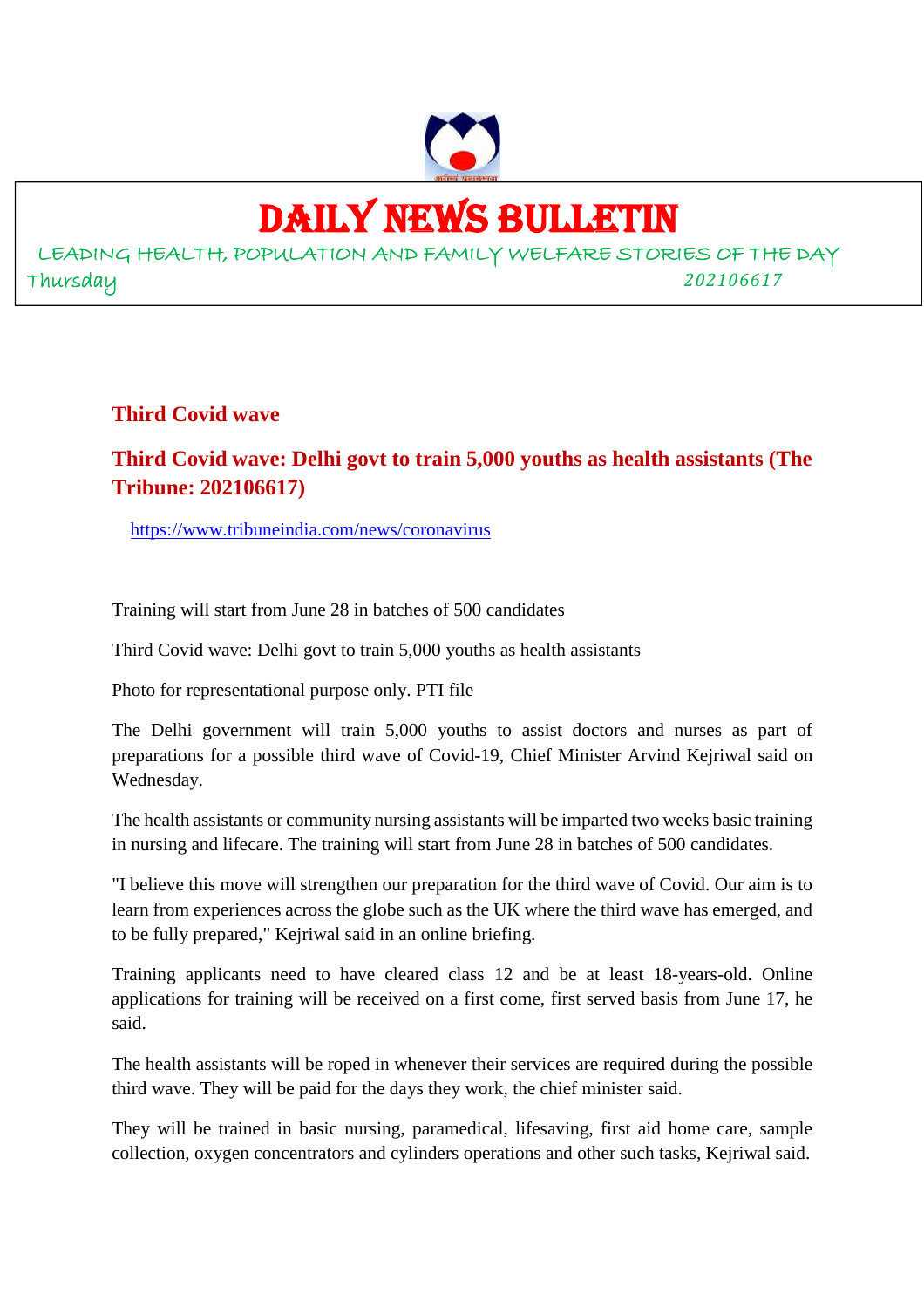The initiative is being taken in view of shortage of medical staff witnessed during the first and the second wave of the Covid-19 pandemic. The basic training will be imparted to the selected candidates by Indraprastha University (IP) University and nine medical institutes of Delhi, he said.

The Delhi government has already undertaken preparations to tackle the possible third wave of Covid-19 like arranging oxygen plants, oxygen concentrators, oxygen cylinders, and oxygen storage tanks, Kejriwal said. — PTI

#### **India reports 62,224 fresh Covid cases**

#### **India reports 62,224 fresh Covid cases, 2,542 deaths; active cases below 9 lakh after 70 days(The Tribune: 202106617)**

https://www.tribuneindia.com/news/coronavirus/india-reports-62-224-fresh-covid-cases-2- 542-deaths-active-cases-below-9-lakh-after-70-days-269291

Tally reaches 2,96,33,105; death toll climbs to 3,79,573

India reports 62,224 fresh Covid cases, 2,542 deaths; active cases below 9 lakh after 70 days

Cumulatively, 26,19,72,014 Covid-19 vaccine doses have been administered so far under the Nationwide Vaccination Drive. PTI file

A single-day rise of 62,224 new coronavirus infections were reported taking India's total tally of Covid-19 cases to 2,96,33,105, while the active cases were recorded below nine lakh after 70 days, according to the Union Health Ministry data updated on Wednesday.

The Covid-19 death toll climbed to 3,79,573 with 2,542 fresh fatalities, the data updated at 8 am showed.

The active cases further declined to 8,65,432 comprising 2.92 per cent of the total infections, while the national Covid-19 recovery rate has improved to 95.80 per cent.

A net decline of 47,946 cases has been recorded in the Covid-19 caseload in a span of 24 hours.

Also, 19,30,987 tests were conducted on Monday taking the total cumulative tests conducted so far for detection of Covid-19 in the country to 38,33,06,971.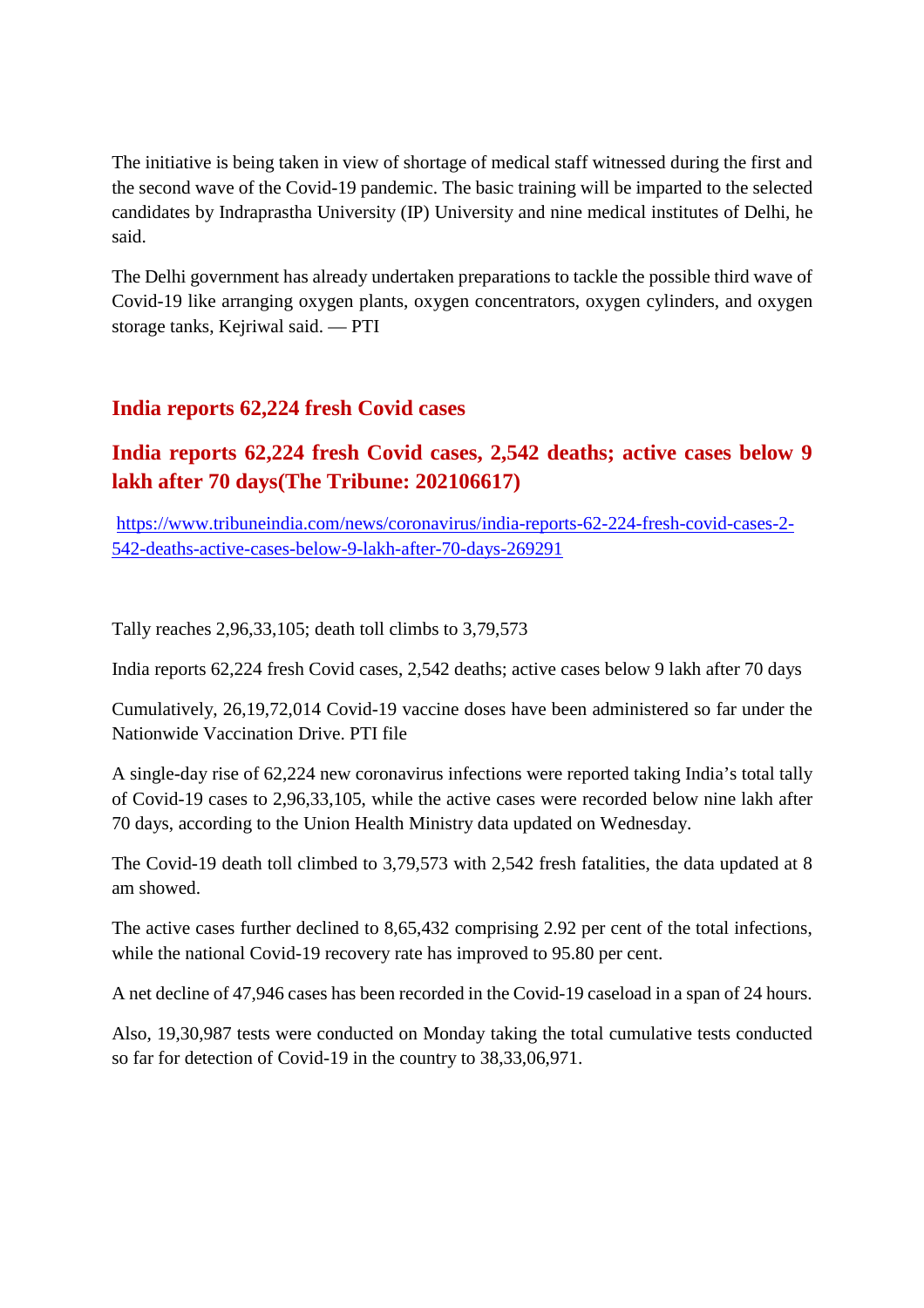The daily positivity rate dropped to 3.22 per cent. It has been less than five per cent for nine consecutive days, the ministry said, adding the weekly positivity rate has declined to 4.17 per cent.

Recoveries continue to outnumber daily new cases for the 34th consecutive day.The number of people who have recuperated from the disease surged to 2,83,88,100, while the case fatality rate stands at 1.28 per cent, the data stated.

Cumulatively, 26,19,72,014 Covid-19 vaccine doses have been administered so far under the Nationwide Vaccination Drive.

India's Covid-19 tally had crossed the 20-lakh mark on August 7, 30 lakh on August 23, 40 lakh on September 5 and 50 lakh on September 16. It went past 60 lakh on September 28, 70 lakh on October 11, crossed 80 lakh on October 29, 90 lakh on November 20 and surpassed the one-crore mark on December 19. India crossed the grim milestone of 2 crore on May 4.

#### **Vaccine gap**

#### **Centre defends vaccine gap amid political row (Hindustan: 202106617)**

https://epaper.hindustantimes.com/Home/ArticleView

The Union government on Wednesday defended its decision to keep a long gap between two doses of Covishield despite new evidence from other regions that shows second shots need to be given sooner for adequate protection from the prevalent Delta variant, although it admitted that since mid-May it has been discussing, based on the evidence, whether it needs to revert to the originally recommended 4-8 weeks gap.

India's health authorities have been under increasing pressure from experts since last month, when they expanded the gap to 12-16 weeks while the UK, whose data it cited, itself reversed the delay. The government has been studying the suggestions and new reports suggested a group of experts did not recommend an extension beyond 12 weeks, a fact picked up by opposition leaders such as the Congress's Rahul Gandhi.

"Decision to increase the gap between administering 2 doses of Covishield has been taken in a transparent manner based on scientific data. India has a robust mechanism to evaluate data. It's unfortunate that such an important issue is being politicised!" said Union health minister Harsh Vardhan in a tweet, before subsequent posts in which he accused Gandhi of "mythical claims without checking any facts".

Gandhi, while sharing a portion of a Reuters story, earlier said: "India needs quick & complete vaccination -- not BJP's usual brand of lies & rhyming slogans to cover-up vaccine shortage caused by Modi Govt's inaction. GOI's constant attempts to save PM's fake image are facilitating the virus & costing people's lives".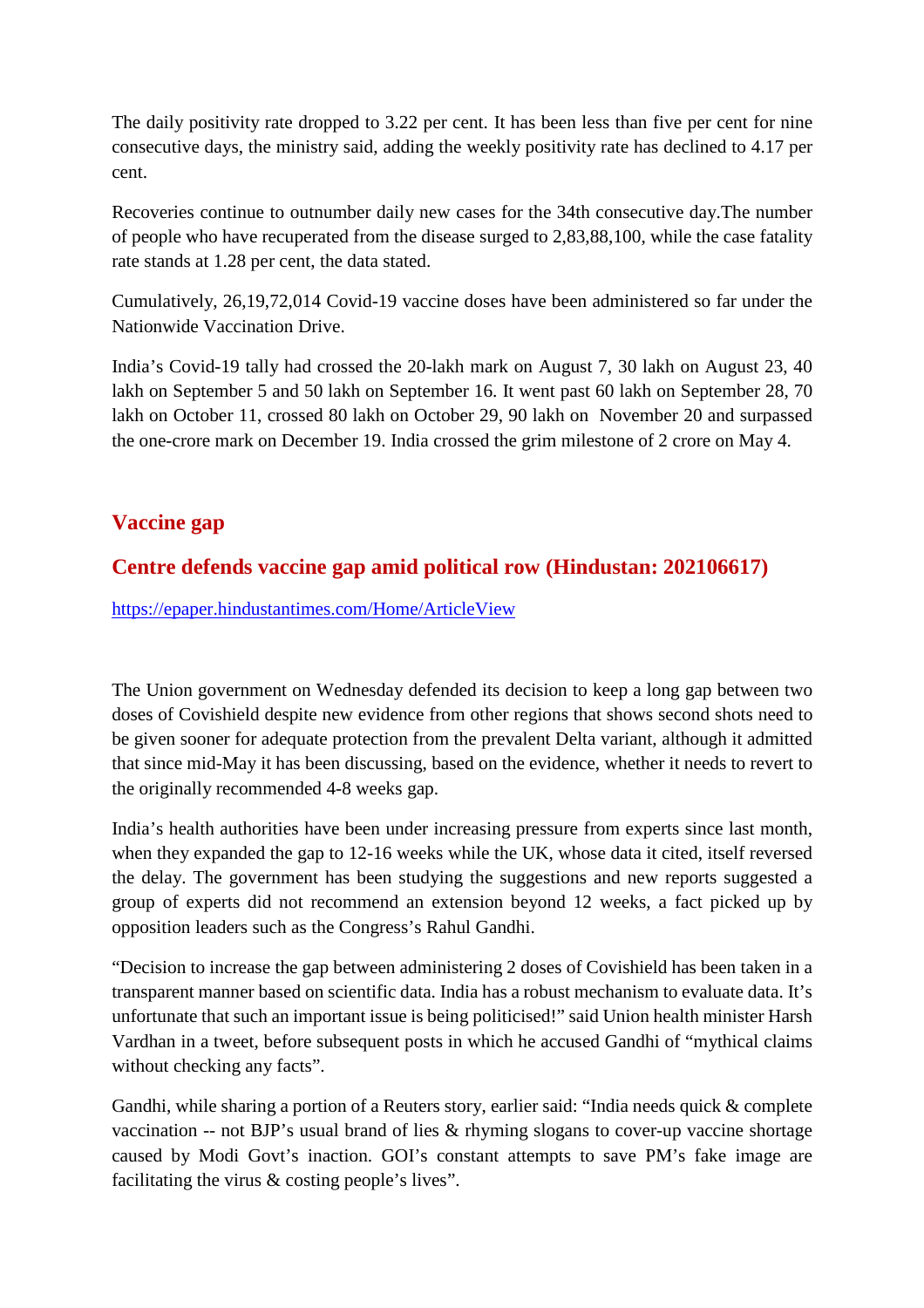The Reuters report quoted three members of the National Technical Advisory Group on Immunisation (NTAGI) as saying that the recommendation was to extend the gap between Covishield doses to 8-12 weeks, not beyond.

The Union government on May 13 set a minimum of 12 weeks and a maximum of 16 to delay the second doses, altering its earlier schedule of 6-8 weeks.

At the time, it seemed like a good idea given constraints in the supply of vaccines. That was before the emergence of new data on the Delta variant, and the high likelihood of it being the dominant strain in the country (and responsible for the second wave) .

On May 15, the UK announced the Delta variant (B.1.617.2, seen first in India) may be more resistant to vaccines and went on to cut the delay from 12 weeks to 8 weeks for everyone above 50 the same day, and on June 15, extended this shorter dose interval to anyone over 40.

A week later, Public Health England released data of its tests on two vaccines, Pfizer/BioNTech and AstraZeneca/Oxford, that showed that one dose of the vaccine offered just a 33% protection against infection, and that two doses of the vaccine offered 88% protection in the case of the Pfizer jab and 60%, in the case of the AstraZeneca one.

Subsequent research, released earlier this week, showed that the AstraZeneca/Oxford vaccine was 71% effective in preventing hospitalisation after one dose, and 92% after both.

The AstraZeneca/Oxford shot, made in India as Covishield, accounts for nearly 90% of the 260 million vaccine doses administered in the country, where some states have curtailed vaccination programmes over supply constraints.

The head of NTAGI claimed that the decision to increase the gap was unanimous.

The move to the gap was to give flexibility to the community, since everyone cannot come at precisely 12 weeks or so, the chairman of NTAGI in a statement on Wednesday, clarifying it was a scientific decision with no dissenting voices in the expert group.

"In the last week of April, 2021, the data released by Public Health England, United Kingdom's executive agency of the Department of Health, showed that vaccine efficacy varied between 65% - 88% when interval is 12 weeks. This was the basis on which they overcame their epidemic outbreak due to the Alpha variant. The UK was able to come out of it because the interval they kept was 12 weeks. We also thought that this is a good idea, since there are fundamental scientific reasons to show that when interval is increased, adenovector vaccines give better response," said Dr NK Arora.

Indeed, research on both the Wuhan strain and the Alpha variant seemed to suggest enhanced efficiency when the gap was extended to 12 weeks.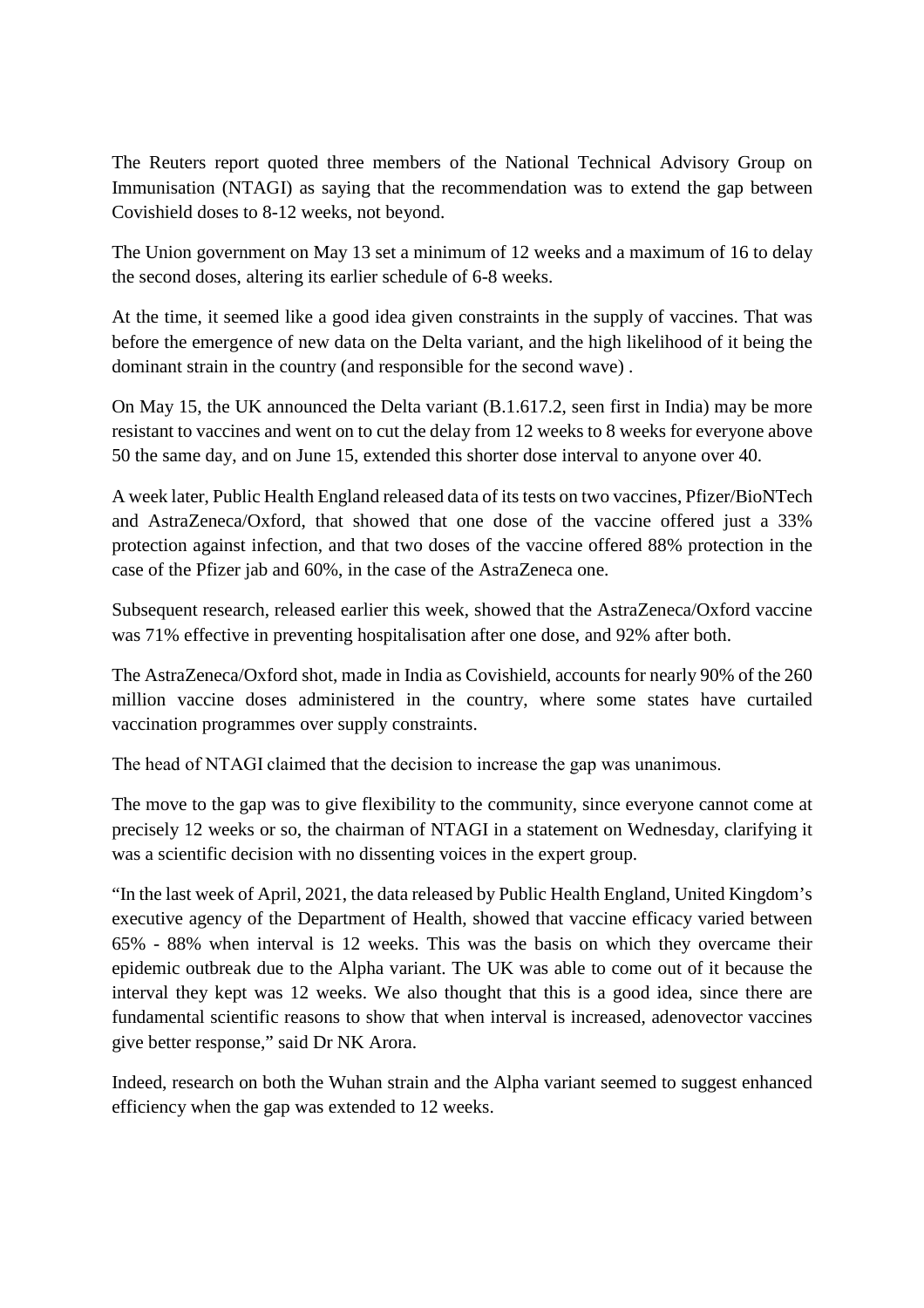"Hence the decision was taken on May 13, to increase the interval to 12 - 16 weeks. This also gives flexibility to the community, since everyone cannot come at precisely 12 weeks or so… We have a very open and transparent system where decisions are taken on scientific basis. The COVID Working Group took that decision, with no dissenting voice. This issue was then discussed threadbare at an NTAGI meeting, again with no dissenting notes," he added.

It isn't clear why NTAGI decided to extend the gap to 16 weeks; Spain extended the gap to 16 weeks in April, but prompted by a decision to conduct tests on mixing vaccines. Canada, too, has a 16-week gap, although several states have started reducing this based on supplies (which prompted the decision in the first place).

According to the statement, the earlier (first) decision of (a) four weeks (gap) was based upon the bridging trial data available at the time, Arora added, referring to the trials carried out by Serum Institute of India, which makes Covishield.

"Later we came across additional scientific and laboratory data, based on which after six weeks or so, we felt we should increase the interval from four weeks to eight weeks, since studies showed that vaccine efficacy is about 57% when it is four weeks and about 60% when it is eight weeks," Arora said. That change was made on March 22.

The government statement said "Canada, Sri Lanka and few other countries are also using 12- 16 weeks interval for the AstraZeneca Covid-19 vaccine".

"2-3 days after we took the decision to increase the dosage interval, there were reports from UK that single dose of AstraZeneca vaccine gives only 33% protection and two doses give about 60% protection; discussion has been going on since mid-May whether India should revert to four or eight weeks," Arora added, according to the statement.

"Tomorrow, if the vaccine platform tells us that a narrower interval is better for our people, even if the benefit is 5% - 10%, the committee will take the decision on the basis of merit and its wisdom. On the other hand, if it turns out that the current decision is fine, we will continue with it."

Explaining why NTAGI did not increase the gap to 12 weeks sooner, he said, "We decided we should wait for ground-level data from the UK (the other biggest user of AstraZeneca vaccine)."

There was no mention of vaccine supply difficulties during the month of May, when many vaccination centres across the country were shut down, in the statement.

"Part of the problem earlier was shortage of vaccine supply, but now as the supplies are improving and there is a pandemic to deal with, I would say, for Covishield, 4 weeks gap is good enough. If you are not in a hurry then you could wait for 12 weeks," said Dr Jacob John, former head, virology department, Christian Medical College, Vellore, Tamil Nadu.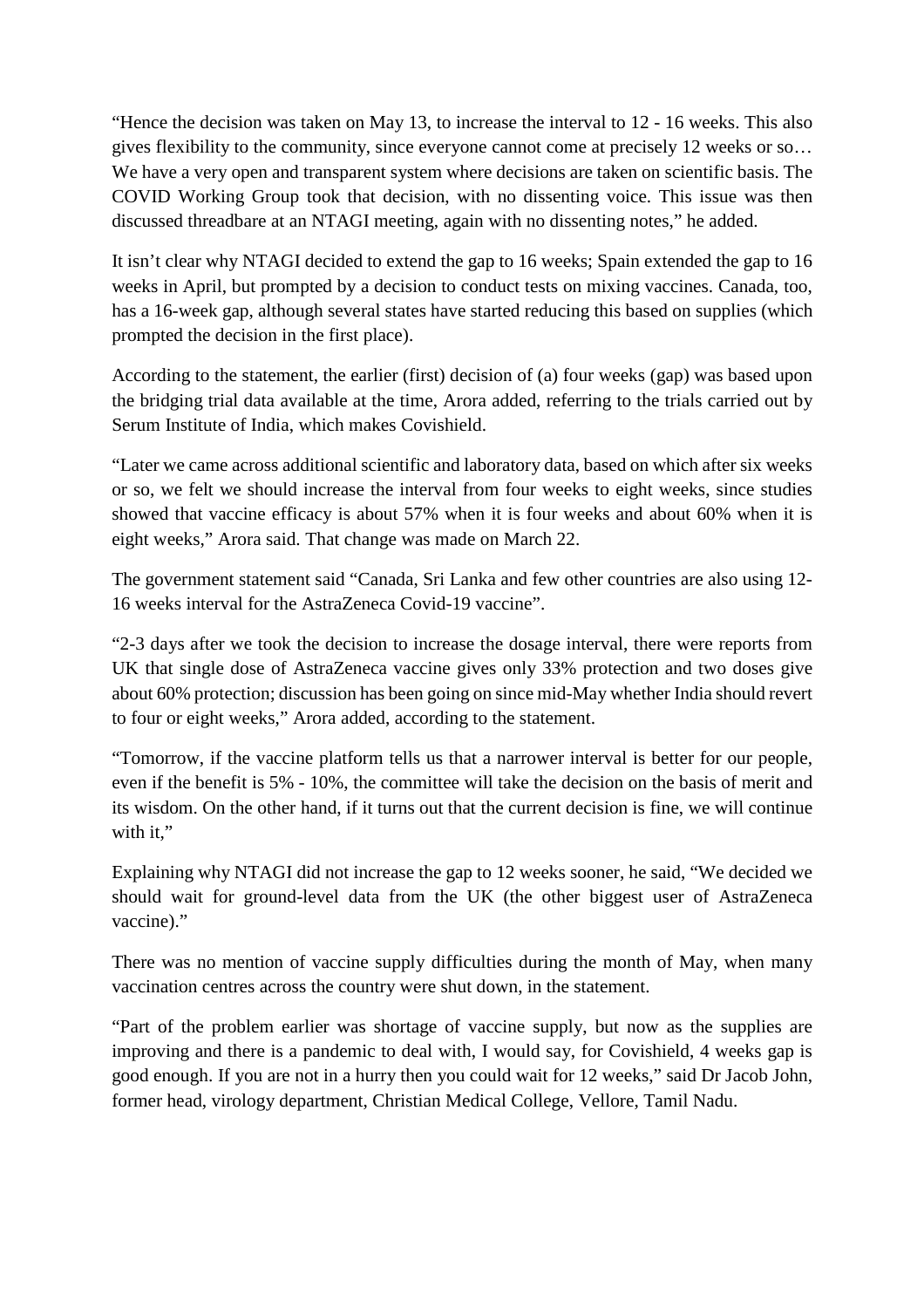#### **Next Covid wave**

#### **Delhi to train 5k nurses for next Covid wave: CM (Hindustan: 202106617)**

#### https://epaper.hindustantimes.com/Home/ArticleView

The chief minister said this force will ensure improved efficiency of doctors and better patient care. SOURCED

READ: Govt prepping for 3rd wave, city will be able to tackle 30k daily cases, says CM Kejriwal

Chief minister Arvind Kejriwal on Wednesday announced that the Delhi government will build a force of 5,000 "community nursing assistants" in the Capital to help medical professionals as the city prepares for a potential third wave of Covid-19 infections.

This force will be trained in paramedics, life care, home care, first aid, administering injections including vaccines and sample collection, setting up oxygen concentrators and cylinders, checking basic vitals of patients, and other patient care activities, the CM said.

Those who are 18 and above, and have graduated from Class 12, will be eligible to apply, and online applications will open from Thursday (June 17).

The selected assistants will be trained by IP University, and their role will be to assist doctors and nurses when requisitioned for their service during the next wave of Covid-19.

"The advent of the third wave of Covid-19 has already begun in the United Kingdom. Preparations for the potential wave are on in full swing in the Delhi government. In the first and second waves in the country, we noticed that the huge surge in Covid-19 cases led to a severe shortage of medical and paramedical staff. Keeping that in mind, the Delhi government has made an ambitious plan to recruit and train 5,000 health assistants, who are technically called community nursing assistants," Kejriwal said at a digital press briefing on Wednesday.

He added that recruitment will be on first-come-first-serve basis.

"These 5,000 nursing assistants will be given two weeks' training each in batches of 500. Indraprastha University will impart the training in Delhi government's nine major hospitals. These trained recruits will assist doctors and nurses, but they will not have the power to take any decision in patient treatment or anything related," Kejriwal said.

The city endured a punishing fourth wave of Covid-19 infections between April and May that left health infrastructure overrun, overwhelmed medical workers, and led to crematoriums running out of space.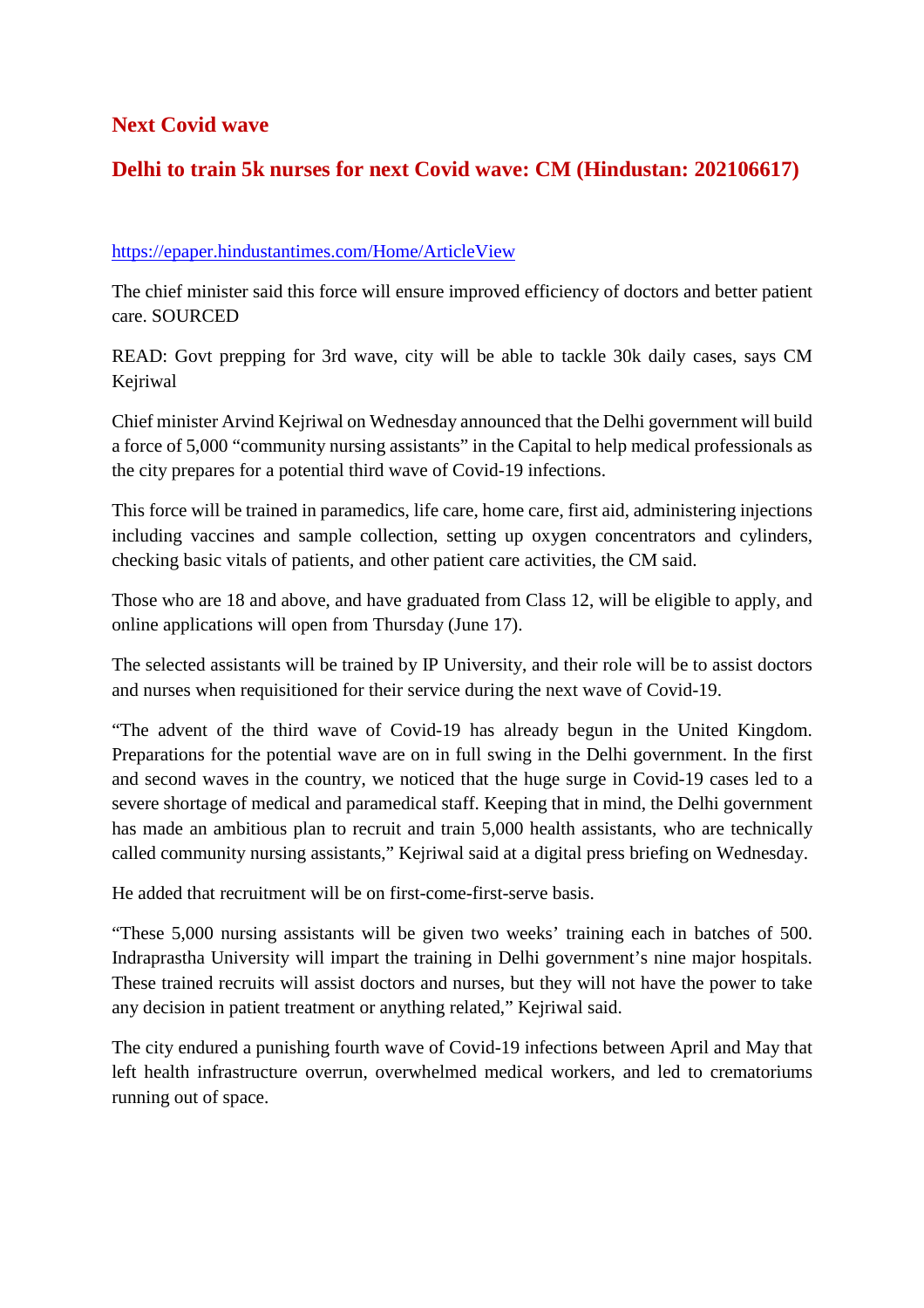Over 760,000 people were infected in that period, while over 13,000 died of the infection between April and May alone. Cases in the city begin to peter out towards the middle of May on the back of a lockdown, which the state government imposed from April 19 onwards.

The chief minister said this force will ensure improved efficiency of doctors and better patient care, adding that they will be deployed at temporary Covid Care Centres and health care facilities, along with other such facilities.

"Training of these assistants will begin from June 28 and they will be called when needed. They will be paid according to the number of days they work. I hope with this move, Delhi government's preparation for the third wave will be strengthened and the shortage of manpower that we faced in the previous waves will not reoccur," Kejriwal said.

Dr Lalit Kant, former head of epidemiology and infectious disease at the Indian Council of Medical Research (ICMR) said addressing the shortage of health care staff is as important as arranging for sufficient medical infrastructure.

"It is one of the main pillars of augmenting health care infrastructure. It will, of course, be important to keep this new force under close supervision whenever they are deployed on the field to avoid negligence or callousness," Dr Kant said.

#### **Covid -19 Accountability (The Asian Age: 202106617)**

http://onlineepaper.asianage.com/articledetailpage.aspx?id=15656061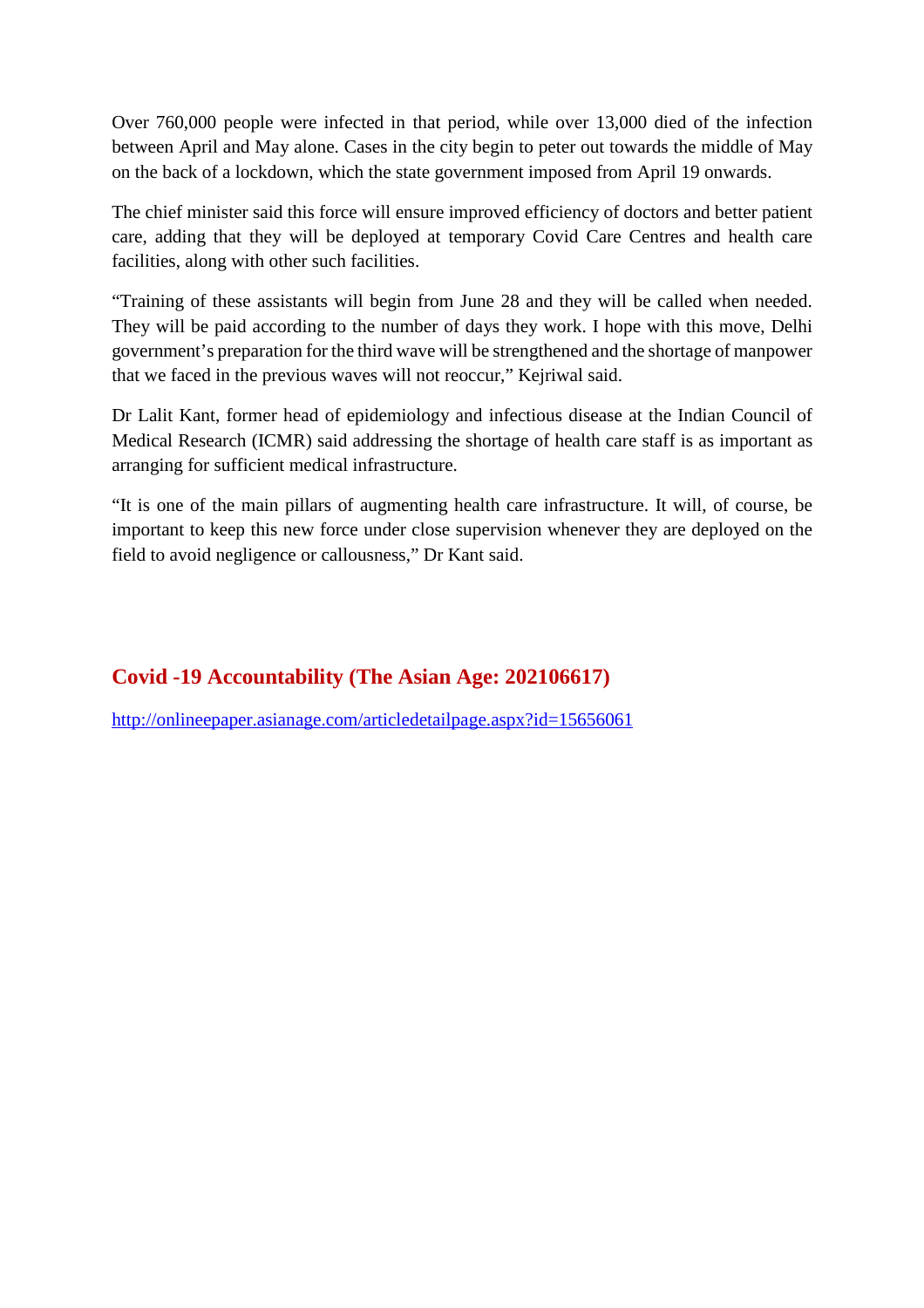## Covid-19 accountability: **Making the dead count**

Patralekha Chatteriee

**Dev 360** 

hyper-polarised In the three polarised<br>India, it needs dollops of bravery for governments  $10<sup>1</sup>$ admit that they got<br>their Covid-19 death data wrong, that the magnitude of the problem they face in the time of the pandemic is more serious than they previously stated. Because political rivals are likely to pounce on such bursts of honesty evidence of rank  $85$ incompetence.

Nevertheless. some states are taking baby states are taking baby<br>steps towards greater<br>transparency of Covid-19 data. That is good news.

Bihar is in the spotlight. Covid-19 death figures in the state shot up from 5,478 on June 8 to 9,429 on June 9 in the wake of data revision. The dramatic<br>jump in the number of coronavirus casualties did not happen because the Bihar government<br>suddenly woke up to the need for good data. It was because the judiciary<br>stepped in. The Patna<br>high court demanded an audit of the figures after widespread allegations that the state government was underplaying the<br>scale of infections and deaths.

Arguably, Bihar is not the only state which has faced such accusations. Ground reports by the<br>media from crematoriums in many places,<br>along with images of dozens of bodies dumped in rivers or buried in shallow graves have only bolstered the widespread<br>belief that the official Covid-19 death count in the country doesn't tell the real story. Many states like Maharashtra and Telangana are revising their official death toll in the Covid-19 pandemic.

Interestingly, Jhar-<br>khand, one of India's poorest states, is setting an inspiring example by initiating an Intensive Public Health Survey. hn

 $25,\!490$  people died in the state in April-May  $2021$   $$ that is 43 per cent higher<br>than the 17,819 total deaths officially registered across all 24 districts in the state in April-May 2019.

What should one make of this sudden rush for data integrny ...<br>states even as the panother states follow suit? Will the Narendra Modi government stop denying that India's official Covid-19 death toll is a massive undercount?

It is too early to tell. The pandemic is indeed making many countries finally acknowledge that they have been undercounting Covid-19 deaths. Peru did it. Mexico did it. But truth-telling may not be as contagious as the mutating coronavirus. Here in India, even as state governments start to revise their Covid-19 data, the<br>Centre insists all is well. It recently lashed out at an international newsmagazine for pegging the country's excess deaths due to the pandemic at 5-7 times the official figure.

But better late than<br>ever. Whatever be their motives, the states which are embracing greater transparency data deserve to be cheered even if by doing so, they<br>push up India's official Covid-19 death count.

As health economist Rijo M. John puts it:<br>"Those brave states that are indeed doing this must be appreciated and I hope it motivates the rest to do so too."

Dr John cites the example of Maharashtra, which he says "has been<br>relatively honest with the data right from the beginning, compared to many others".

Now, more states are joining in.

In India, even in normal times, many deaths are not officially recorded. ىدا ا د tuto

Organisation.<br>But the coronavirus pandemic may have set in motion a laudable trend: many governments are beginning to acknowledge that there has been a massive undercount of deaths. The science of deathcounting is making headlines and the critical need for strong and developed<br>death registries is a talking point.

Dr Hemant Shewade, a medical doctor specialising in community medicine and operational<br>research, points to the uneven quality of even routine surveillance of deaths in the country. "The coverage of routine death surveillance (proportion of deaths registered along with medical certification of cause of death) is as high as 100 per cent in Goa and as low as 2.5 per cent in Jharkhand, One did not really expect 100 per cent accuracy in Covid-19 death reporting. We cannot improve routine death surveillance overnight. But in the time of the pandemic, the problem rose because the undercounting of deaths<br>was way too high," he told me

What is really unacceptable, says Dr Shevade, "is<br>singling out certain states for contributing higher proportion of reported<br>Covid-19 deaths. This creates an environment that encourages poor Covid-19<br>death reporting."

Why is accurate Covid<br>19 data so important?

Because poor data<br>makes for poor planning. The administration, as well as the public, become lax as the true picture is<br>not presented. Then it takes a wave as large as the second wave to wake us up. By then any action<br>is too little too late," says Dr Shevade.

What should be done? Public health experts

In India, even in normal times, many deaths are not officially recorded. Globally two-thirds (38 million) of 56 million annual deaths are still not who have been tracking<br>the Covid 19 numbers<br>stress the importance of making an honest attempt<br>to not "show less numbers" by reporting all<br>Covid-19 deaths, captured by routine death surveillance. "Accepting that under-reporting is an inescapable reality in India, we need regular<br>local estimates of underreporting to guide us<br>regarding the true estimate of mortality," says Dr Shevade, "This can be through postdone mortem surveillance of all Covid-19 deaths in sentinel sites. Every district should have one sentinel site (local data for local action). This should be explored. This is important because in a country like India it takes time for data on excess deaths to come out."

Alongside inaccurate<br>data, there is the problem of inadequate data. Together, they create a<br>fertile ground for the<br>spread of misinformation which severely hampers when a severely manipulated against Covid-<br>19. Many public health<br>experts say the Centre<br>must proactively and regularly publish reliable allcause mortality data in regular intervals at the<br>national level so that studies using incomplete and unreliable data to measure the true extent of deaths become redundant.

Telling the truth may seem politically risky, but it's the only way out. Bad data causes reputational damage. India has already suffered heavily with its official Covid-19 data being widely questioned and public trust being dented. It's true that the Indian Council of Medical Research has issued a "Guidance for appropriate recording of Covid-19 related deaths in India", as the Centre likes to stress.

However, there are gaps. As Dr Rijo John tweeted<br>last week: "Do you have data to show which states adhere to these guidelines & which do not? What actions have you taken against those who did $n'12$ 

> The writer focuses on development issues in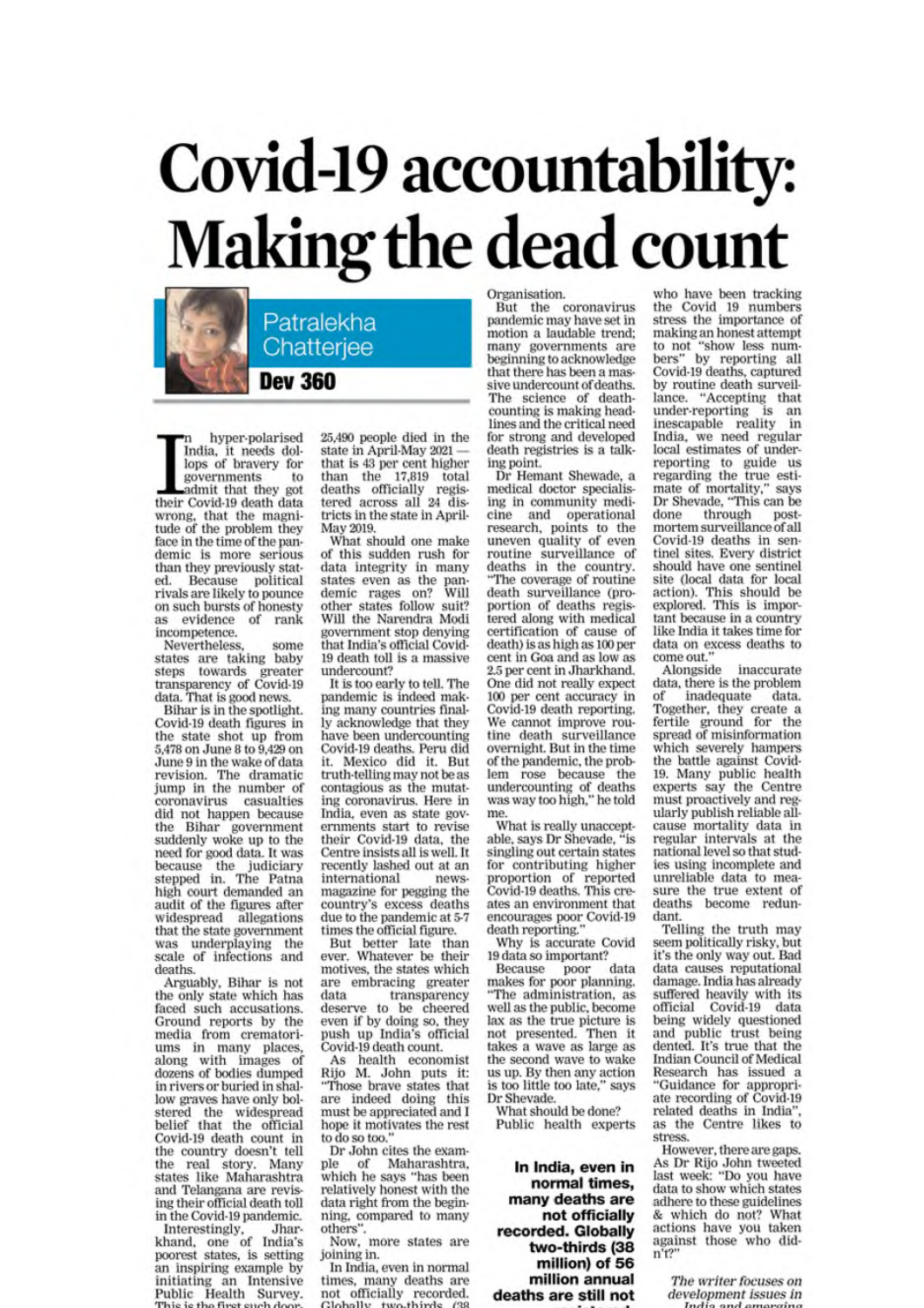#### **Government guidelines**

#### **Most drugs for treating adult COVID patients not recommended for kids: Government guidelines (The Hindu: 202106617)**

https://www.thehindu.com/news/national/most-drugs-for-treating-adult-covid-patients-notrecommended-for-kids-government-guidelines/article34830967.ece

The recommendations include augmenting existing Covid care facilities to provide care to children with acute coronavirus infection

Drugs such as ivermectin, hydroxychloroquine, favipiravir and antibiotics like doxycycline and azithromycin prescribed for adult COVID-19 patients have not

#### **Coronavirus updates**

#### **Coronavirus updates | Covaxin moves a step closer to WHO nod (The Hindu: 202106617)**

https://www.thehindu.com/news/national/coronavirus-live-updates-june-17- 2021/article34836552.ece

About 22.8% of adults in India, 43% of those aged above 45, and 46.6% of people aged above 60, have been administered at least one dose of a COVID-19 vaccine, until 8 p.m. on Wednesday

The average daily COVID-19 vaccination rate in the first 10 days of June was relatively higher than the levels recorded initially in May after India opened up

#### **Vaccination (Hindustan: 202106617)**

https://epaper.livehindustan.com/imageview\_868437\_110484822\_4\_1\_17-06-2021\_0\_i\_1\_sf.html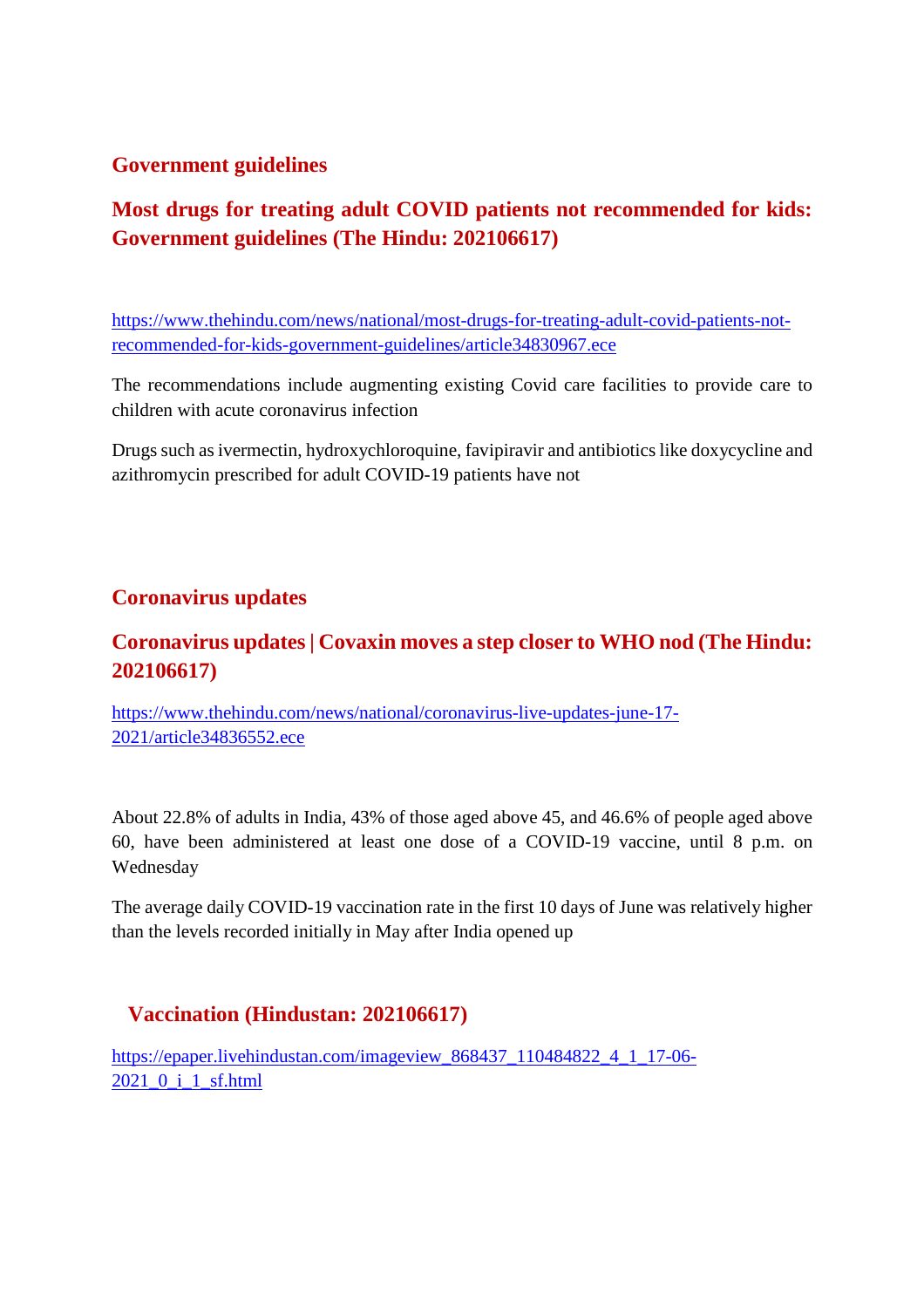#### स्वास्थ्य मंत्रालय ने कहा-विशेषज्ञ समिति के सदस्यों में इसे लेकर कोई मतभेद नहीं

# टीकों के बीच अंतर साक्ष्य के आधार पर बढाया : केंद्र

#### नर्ड दिल्ली | एजेंसी

केंद्र सरकार ने टीकों की दो खुराक के बीच अंतर बढाने के अपने फैसले का बचाव किया है। सरकार ने कहा कि कोविशील्ड टीके की दो खराकों के बीच अंतराल को चार-छह हफ्ते से बढाकर 12-16 हफ्ते करने का फैसला वैज्ञानिक आधार पर और पारदर्शी तरीके से लिया गया था, इस बारे में विशेषज्ञ समह के सदस्यों में कोई मतभेद नहीं थे।

.<br>समीक्षा संभवः राष्टीय टीकाकरण तकनीकी सलाहकार समह के कोविड संबंधी कार्यसमह (एनटीएजीआई) के प्रमुख डॉ. एन के अरोड़ा ने कहा कि कोविड-19 और टीकाकरण बहत परिवर्तनशील हैं। यदि कल टीका निर्माण तकनीक में कहा जाता है कि टीके की खराकों के बीच अंतराल कम करना लोगों के लिए फायदेमंद है. भले ही इससे महज पांच या दस फीसदी ही अधिक लाभ मिल रहा हो, तो समिति गुण-दोष तथा समझ के आधार पर इस बारे में



डसलिए किया। बाद में ब्रिटेन जैसे कुछ देशों ने दिसंबर 2020 में टीका लाने के बाद से बदलाव | 12 सप्ताह का अंतराल के बाद दूसरी खुराक लगाने का फैसला किया, कुछ और आंकड़े आए तो हमने भी बदलाव किया। अंतराल बढ़ने बेहतर परिणाम मिलता है

फैसला लेगी। यदि ऐसा पता चलता है कि वर्तमान फैसला सही है तो हम इसे जारी रखेंगे। उन्होंने कहा कि आंशिक टीकाकरण बनाम पूर्ण टीकाकरण की प्रभावशीलता के बारे में सामने आ रही रिपोर्ट पर भी विचार किया जा रहा है। इसे देखकर ही अंतराल की समीक्षा करेंगे। असहमति नहीं रही : स्वास्थ्य मंत्रालय ने उन दावों को खारिज कर दिया, जिसमें कहा गया था कि कोविशील्ड की दो

बात करने से इंकार किया खुराकों के बीच अंतराल बढाने को लेकर तकनीकी विशेषज्ञों में असहमति थी। मंत्रालय ने कहा कि यह फैसला एडिनोवेक्टर टीकों के व्यवहार के बारे में वैज्ञानिक कारणों पर आधारित था।

#### **Health Worker (Hindustan: 202106617)**

https://epaper.livehindustan.com/imageview 868437 110481078 4 1 17-06- $2021$  0 i 1 sf.html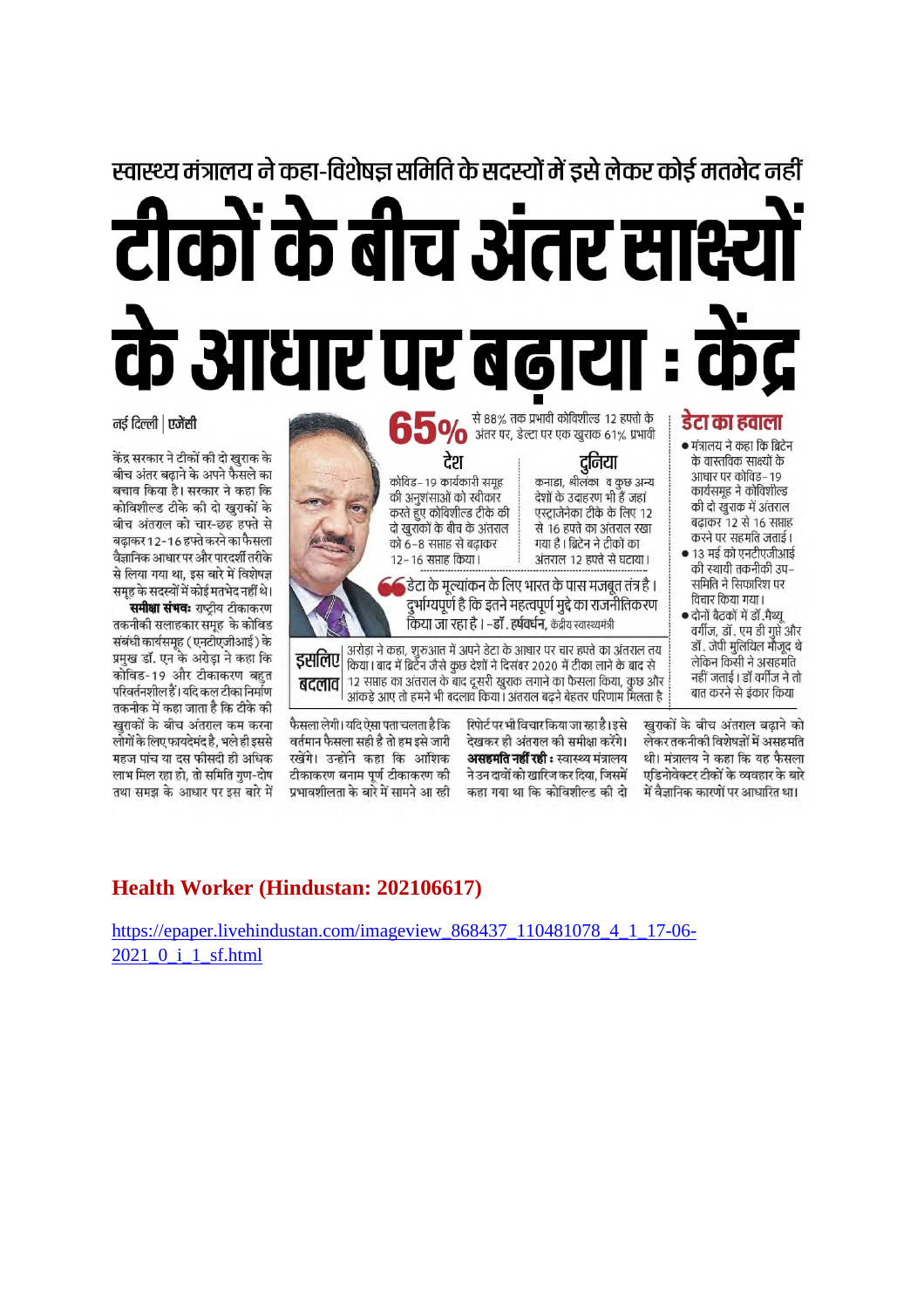## घोषणा : तीसरी लहर के लिए पांच हजार 'हेल्थ असिस्टेंट' तैयार होंगे

#### जब तक काम तब तक वेतन

केजरीवाल ने कहा कि सहायक स्वास्थ्यकर्मी को प्रशिक्षण देने के बाद छोड दिया जाएगा। कोरोना मरीजों के बढने पर अगर नए कोविड केयर केंद्र, क्वारंटाइन सेंटर बनाए जाते हैं तो वहां पर कम गंभीर मरीजों की देखभाल के लिए इनकी तैनाती की जाएगी। जिन दौरान यह तैनात रहेंगे उसी दौरान उन्हें वेतन दिया जाएगा।



मेडिकल इंस्टीटयट में देगा। इन्हें नर्सिंग. पैरामेडिक्स, होम केयर, ब्लड प्रेशर, ऑक्सीजन मापने. टीका लगाने आदि का प्रशिक्षण दिया जाएगा। ये सभी डॉक्टर-नर्स के सहायक होंगे। कम से कम 12वीं पास व 18 वर्ष से अधिक उम्र वाले ही आवेदन कर पाएंगे।

28 से प्रशिक्षणः आवेदन के लिए 17 जून से ऑनलाइन लिंक जारी होगा। पहले आओ पहले पाओ के आधार पर प्रशिक्षण मिलेगा। 28 जन से प्रशिक्षण शुरू होगा। 500-500 के समूह में दो-दो सप्ताह का प्रशिक्षण होगा जो इंदपस्थ विश्वविद्यालय नौ

नई दिल्ली| वरिष्ठ संवाददाता

कोरोना संक्रमण की संभावित तीसरी लहर को देखते हए दिल्ली सरकार पांच हजार सहायक स्वास्थ्यकर्मी (हेल्थ असिस्टेंट) तैयार करेगी। पहली और दसरी लहर में स्वास्थ्यकर्मियों की कमी को देखते हुए यह फैसला किया गया है। मख्यमंत्री अरविंद केजरीवाल ने इसकी घोषणा करते हुए कहा कि 17 जुन से इच्छुक लोग इसके प्रशिक्षण के लिए आवेदन कर सकते हैं।

केजरीवाल ने कहा कि ऑक्सीजन प्लांट लगाए जा रहे हैं। ऑक्सीजन कंसटेटर-सिलेंडर और ऑक्सीजन का बफर स्टॉक तैयार किया जा रहा है।

Illness (Hindustan: 202106617)

https://epaper.livehindustan.com/imageview 868438 110635358 4 1 17-06-2021 2 i 1 sf.html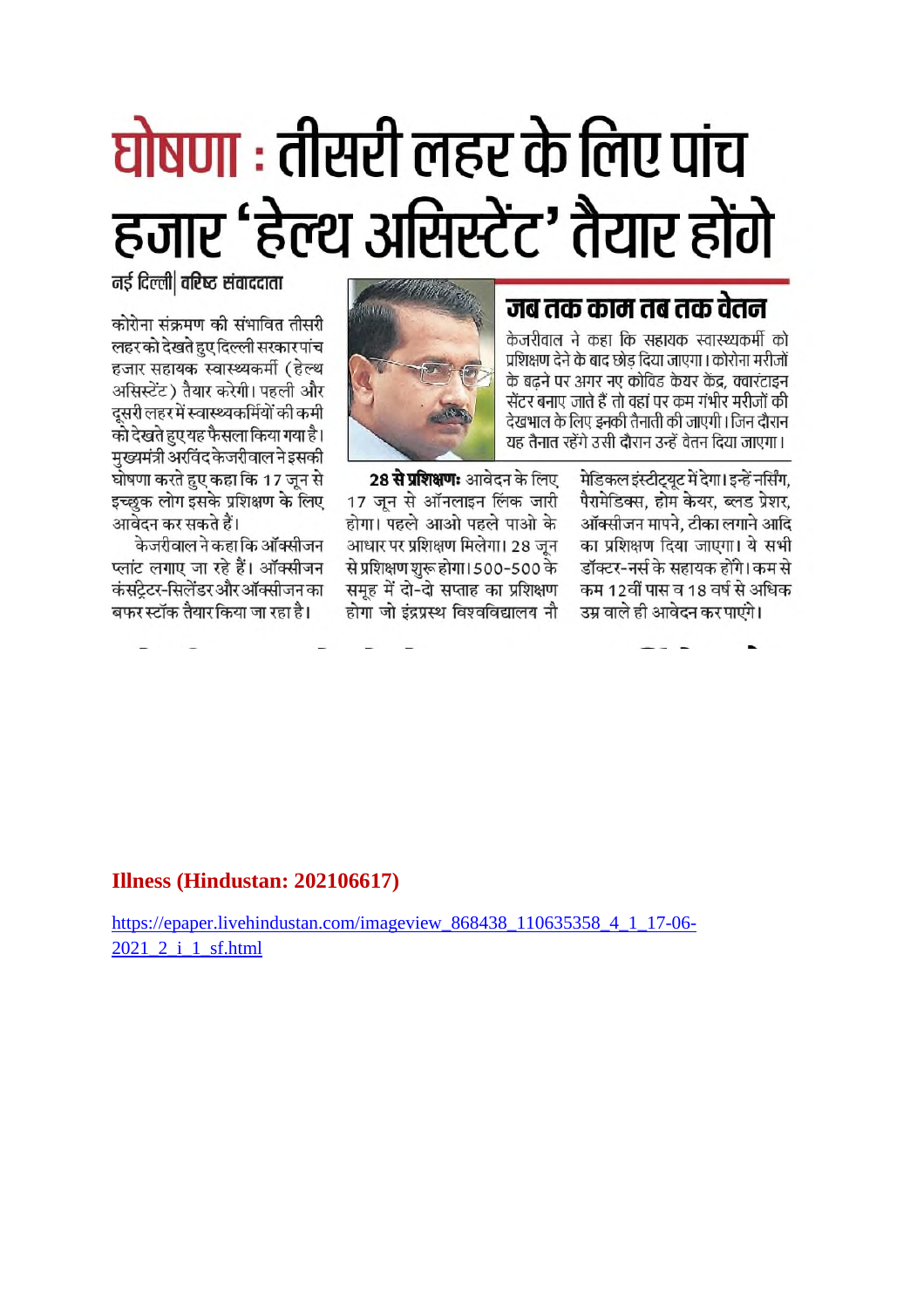

https://epaper.livehindustan.com/imageview\_868438\_110477112\_4\_1\_17-06-2021 2 i 1 sf.html